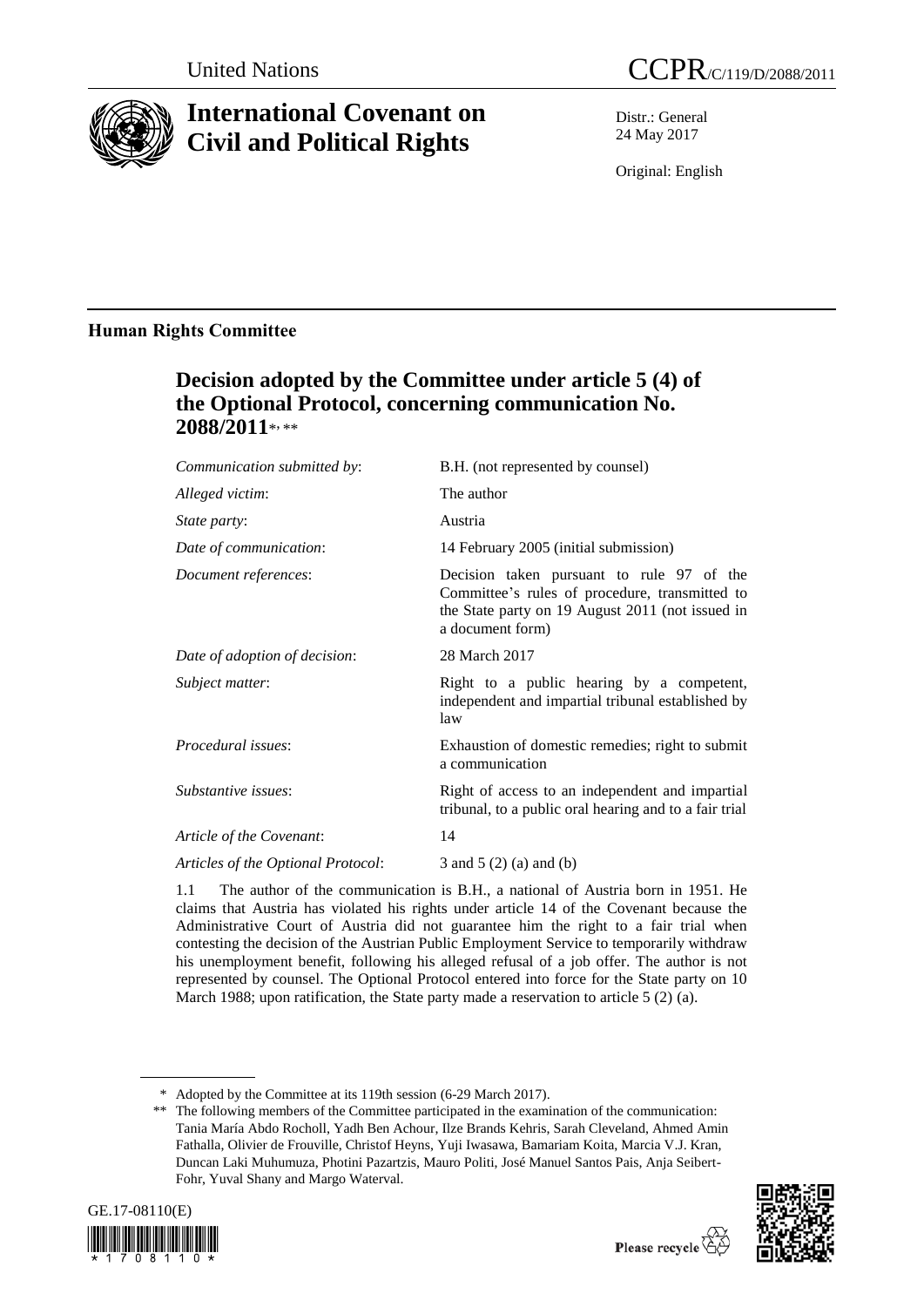1.2 The author submitted his initial communication on 14 February 2005 in German, which meant it could not be registered. The author resubmitted his complaint to the Committee in English on 4 July 2011, and it was registered on 18 August 2011.

#### **The facts as submitted by the author**

2.1 In 1996, the author was receiving unemployment benefit of 400 Austrian schillings (\$41) a day from the Public Employment Service. According to a collective agreement,<sup>1</sup> that benefit was conditional on his accepting any offer of a suitable and paid job. The author asked the Chamber of Labour what salary he could expect from potential employers: in a letter dated 12 August 1996, the Chamber replied that he could expect to earn 24,580 Austrian schillings (\$2,553) a month.

2.2 On 2 September 1996, the author received a letter from the Public Employment Service advising him that the Stelzer company had a job opportunity for which he had to apply. On 6 September, he was interviewed by his potential employer, J.S. During this interview, he was allegedly asked for his previous earnings, and he answered that he had received 40,000 Austrian schillings (\$4,154) a month. On 12 September, the author was informed by telephone that he had not been selected for the position, but did not receive any further explanation.

2.3 On 16 September 1996, the company informed the Public Employment Service that it had rejected the author's application because his expectations as regards salary were excessive, adding that he had requested a salary of 40,000 Austrian schillings.

2.4 On the same day, an employee of the Public Employment Service, reiterated that a monthly salary of 40,000 Austrian schillings had been presented by the author as a condition for him to accept a job offer.

2.5 On 20 September 1996, the author indicated to the Public Employment Service that the amount he had talked about during his interview with J.S. concerned his previous earnings, which he had never presented as a condition for accepting employment.

2.6 On 1 October 1996, the author was advised by the Public Employment Service that he would cease to receive unemployment benefit as he had refused a suitable job offer from the Stelzer company and that he could appeal in writing to the regional office of the Public Employment Service.

2.7 On 14 October 1996, the author appealed the decision of the Public Employment Service, reiterating his claim regarding his previous salary. He added that, according to the information given to him by the Chamber of Labour on 12 August 1996, the salary and commission proposed by J.S. were less than the minimum established by the collective agreement and that, therefore, he was under no obligation to accept the job offer.

2.8 On 23 October 1996, an employee of the Public Employment Service contacted the head of the Stelzer company, who confirmed that the author had presented 40,000 Austrian shillings as a condition for accepting the offer of employment. J.S. added that the company would have been ready to pay the difference between the salary that was proposed and the minimum established by the collective agreement.

2.9 J.S. reiterated his previous statements in a letter dated 26 May 1997 to the Public Employment Service.

2.10 In a letter dated 8 August 1997 addressed to the author, the Public Employment Service confirmed its decision to withdraw his unemployment benefit from 16 September to 27 October 1996, as he had refused a suitable job offer by demanding an excessive salary.

2.11 On 19 September 1997, the author filed a complaint with the Administrative Court, arguing that the Public Employment Service had taken its decision based on incorrect information. He also requested a hearing before the Court.

2.12 On 3 July 2002, his complaint was rejected by the Court as unfounded. The Court noted that it was not required to assess whether the evidence given by the Public Employment Service was correct and accurate, as the considerations contained therein were

 $<sup>1</sup>$  There is no precise information about this collective agreement.</sup>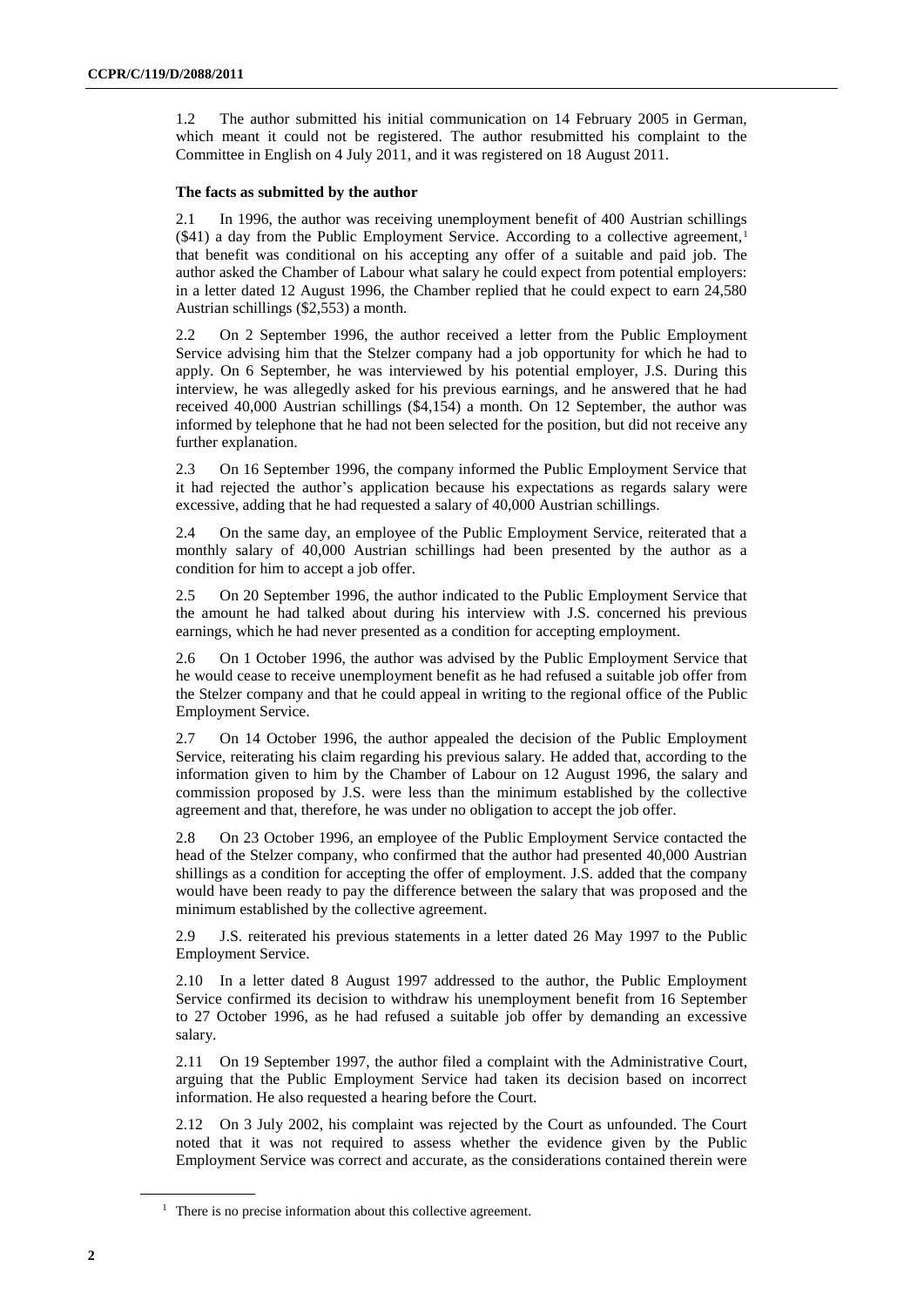"conclusive", in accordance with article 45 (2) of the General Administrative Procedures Act. The Court also refused to hold a hearing, saying that it would not serve to clarify the facts of the case.

2.13 The author filed a complaint against the decision of the Court with the European Court of Human Rights.<sup>2</sup> On 2 May 2003, the First Chamber of the Court declared his complaint inadmissible since not all domestic remedies had been exhausted. <sup>3</sup> Thus, the author considers that his complaint has been rejected on procedural grounds and its merits have not been examined by another procedure of international investigation or settlement.

#### **The complaint**

3.1 The author submits that, by refusing to hold a public oral hearing as it considered it would not serve to clarify the situation, the Administrative Court deprived him of his procedural rights, as he was not able to defend himself and could not question the witnesses ready to testify against him.

3.2 The author claims that Austria has violated his right to access a tribunal, as laid down by article 14 (1) of the Covenant. He thus considers that the Court based its decision on evidence provided by the Public Employment Service, which is an administrative and not a judicial authority, without considering whether the information was correct. Therefore, by denying a substantive review and assessment of the evidence, the Court prevented him from having access to an independent tribunal that would review factual evidence.

3.3 The author further claims that, by ignoring his arguments, the Court deprived him of a fair trial.

3.4 The author considers that submitting his case to the Austrian Constitutional Court would be ineffective, as it is not able to assess evidence and to examine whether the decisions of other courts are correct, and that he has therefore exhausted all available and effective domestic remedies.

#### **State party's observations on admissibility**

4.1 In its observations dated 18 October 2011, the State party submits that the Wiener Neustadt Office of the Austrian Public Employment Service, through its decision of 1 October 1996, withdrew the author's entitlement to unemployment benefit from 16 September to 27 October 1996, in accordance with article 2 (10) of the Unemployment Insurance Act, because the author had declined an offer of employment from the Public Employment Service. The last-instance decision at the domestic level was issued by the Administrative Court, which dismissed the author's appeal on 3 July 2002. In May 2003, the European Court of Human Rights declared the author's application inadmissible on the ground that not all the domestic remedies had been exhausted.

4.2 Referring to rule 96 (c) of the rules of procedure of the Committee, the State party claims that the author's communication may constitute an abuse of the right of submission. In its view, this rule may be of relevance in the case of the author, even if it is to be applied only to communications received after 1 January 2012. The State party recalls that the Administrative Court's ruling (last-instance decision) was issued on 3 July 2002. On 2 May 2003, the author's application was declared inadmissible by the European Court of Human Rights. Accordingly, the time limit laid down in rule 96 (c) of the rules of procedure (five years from the exhaustion of domestic remedies or, where applicable, three years from the conclusion of another procedure of international investigation or settlement) has been considerably exceeded. Even if it is assumed that the author submitted his communication to the Committee in 2005, he failed to provide any reasons for its late submission. The State party submits that it is in the interests of legal certainty that the alleged violations of the Covenant are examined within a reasonable period of time and as early as possible, and that national decisions are not indefinitely subject to examination on the basis of the rights

<sup>&</sup>lt;sup>2</sup> The date of the author's application to the European Court is not indicated.

<sup>3</sup> The Court determined that the domestic remedies, for purposes of art. 35, para. 1, of the European Convention, have not been exhausted, as the author failed to invoke the allegations submitted to the European Court in an appeal before the competent Austrian courts, and failed to raise his claims in accordance with the applicable requirements of the national procedural laws.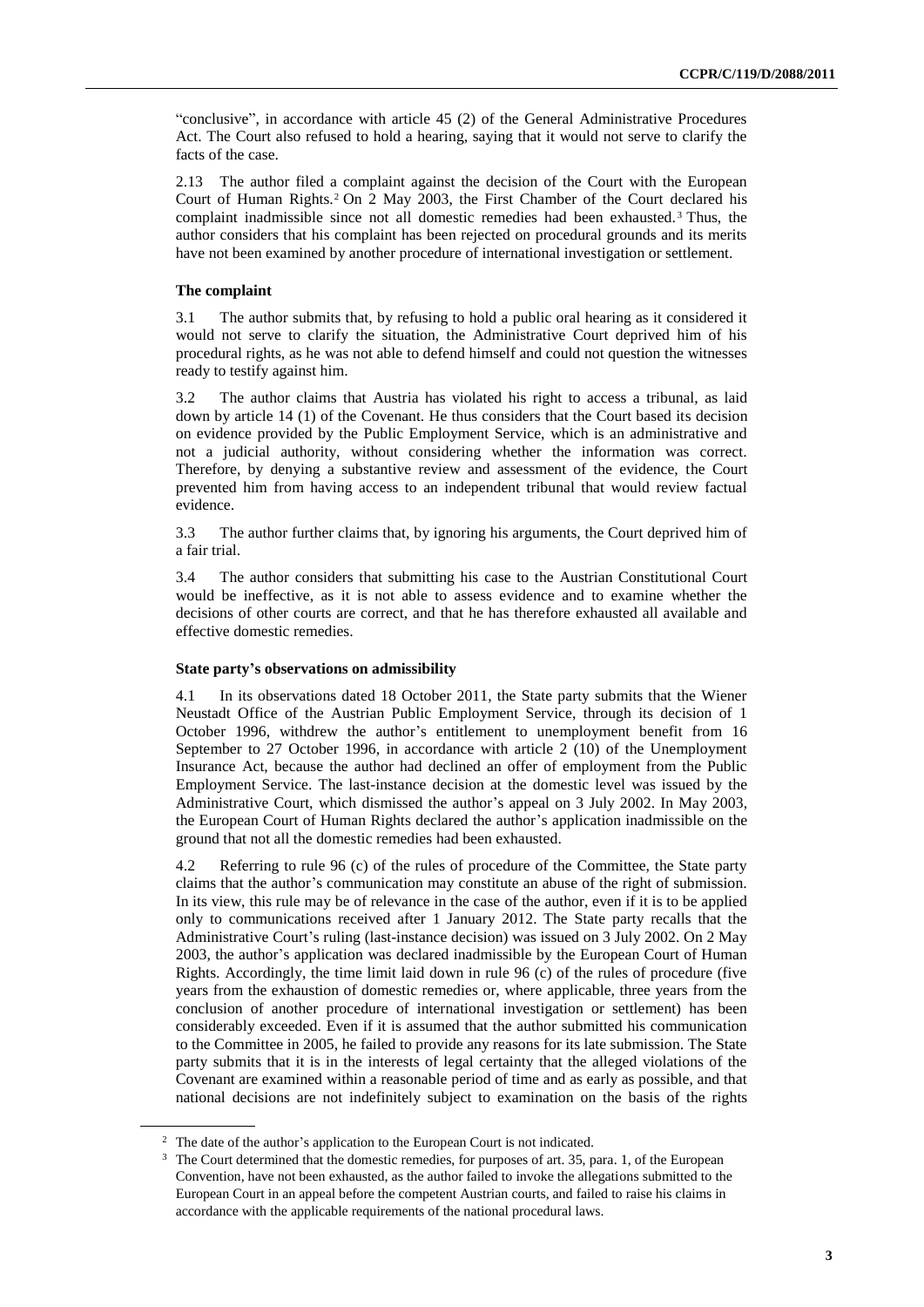guaranteed under the Covenant. Otherwise, such an examination would sometimes be impossible simply because of the lapse of time, for example in cases in which — as a matter of routine — the relevant files are destroyed.

4.3 The State party has, moreover, challenged the admissibility of the communication on the ground that the same matter has already been examined by the European Court of Human Rights, with respect to the author's claim under article 14 (1) of the Covenant, referring to the Committee's rules of procedure (rule 96 (e)). The State party submits that the author failed to exhaust all available domestic remedies, recalling that the author's application lodged with the European Court was declared inadmissible, because he had only partially exhausted the legal remedies available at the national level. It submits that the author would have been free to file a complaint with the Constitutional Court, on account of an alleged violation of his right of access to a tribunal, requesting the Court to set aside the decision of the Administrative Court. He could also have requested an oral hearing before the Constitutional Court. The State party thus considers the author's communication inadmissible.

#### **Author's comments on the State party's observations on admissibility**

5.1 On 2 November 2011, the author refuted the State party's argument that his communication constituted an abuse of the right of submission. He recalls that the decision of the Administrative Court was issued on 3 July 2002, and his application was declared inadmissible by the European Court on 2 May 2003. He submitted the communication to the Committee on 14 February 2005, thereby complying with the time limits set out in rule 96 (c) of its rules of procedure.

5.2 As regards the exhaustion of domestic remedies, the author submits that an application to the Constitutional Court against the decision of the Public Employment Service would not be effective and that it would have no reasonable prospect of success. The Court examines only the constitutionality of a decision, not the reliability of the evidence. According to the Court's case law,<sup>4</sup> an administrative official is not required to give reasons for his decision concerning the conclusiveness and credibility of one's testimony. The author reiterates that his communication concerns proceedings before the Administrative Court, and claims that there are no domestic remedies against its refusal to conduct a hearing and to examine whether the Employment Service's decision was correct and accurate. Accordingly, he claims to have exhausted all available domestic remedies.

#### **State party's observations on the merits**

6.1 On 20 February 2012, the State party submitted new observations addressing also the admissibility of the communication, reiterating that it was registered only in 2011 under the reference number 2088/2011 and that, as concluded by the European Court of Human Rights in its decision of 2 May 2003 on admissibility, the author had failed to exhaust all available domestic remedies.

6.2 Referring to article 144 (1) of the Federal Constitutional Law, the State party claims that all the activities of an administrative authority affecting or determining an individual legal relationship are also subject to review by the Constitutional Court, particularly where an applicant alleges an infringement of a constitutional right.

6.3 The State party submits that the Constitutional Court holds oral hearings and that the author could have requested an oral hearing in his complaint to the Court. In its view, the author would have been free to challenge the alleged violations, at least in substance, before the Constitutional Court, as also required by article 2 of the Optional Protocol.

6.4 The State party contends that the author's allegation — namely, that the Administrative Court was not an independent tribunal — could have been asserted before the Constitutional Court. It submits that the State party's legal system provides opportunities to appeal, in accordance with article 6 of the Convention for the Protection of Human Rights and Fundamental Freedoms (European Convention on Human Rights), as well as the right of access to an independent and impartial tribunal, to a public oral hearing and to a fair trial, in accordance with article 14 of the Covenant. The State party claims that the author could also have asserted that the challenged decision had been issued arbitrarily.

<sup>4</sup> The author refers to Constitutional Court decision VfSlg 11.965/1989.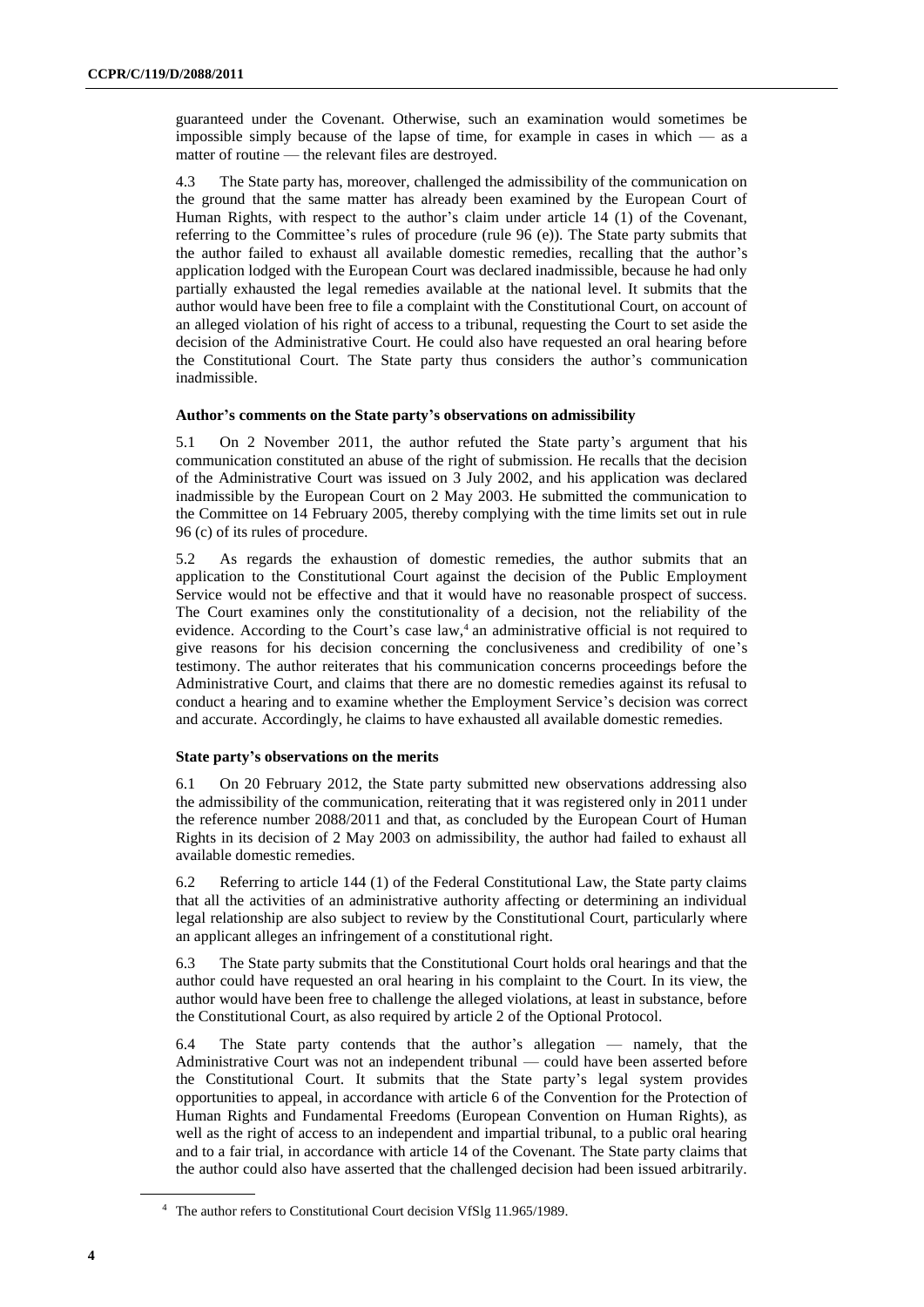In this connection, he could have invoked the constitutionally guaranteed right to equality of all citizens before the law, referring for example to a repeatedly incorrect assessment of the legal situation, to the failure to conduct an investigation on a decisive point, to the failure to conduct a proper investigation at all or to a disregard of certain submissions by the parties.<sup>5</sup> The State party considers that an authority acts arbitrarily, in particular, if it justifies one of its decisions on the basis of arguments that do not have explanatory value.<sup>6</sup> The relevant considerations underlying the decision must emanate from the reasoning of the decision, since it is the only way to enable the Constitutional Court's review, which is indispensable in a State based on the rule of law.<sup>7</sup> Since the author has failed to appeal to the Constitutional Court, the present communication should be considered inadmissible. However, if the Committee considers the communication admissible, it should declare it without merit.

6.5 As concerns the alleged violation resulting from a failure to hold a hearing before the Administrative Court, the State party contends that it guarantees a public oral hearing to parties making claims under the Unemployment Insurance Act, which falls within the scope of civil claims and obligations under article 14 of the Covenant. However, in accordance with the Committee's jurisprudence, the requirement of a public hearing does not apply without restriction to all appellate proceedings, for example, if the proceedings can be determined on the basis of written submissions. <sup>8</sup> As regards the claim that the Administrative Court was wrong to assume that further clarification of the matter could not be expected from an oral hearing, the State party recalls that the author submitted to the Court that the Public Employment Service had not established the facts correctly and had relied on an erroneous weighing of evidence in its findings.

6.6 The State party notes the argument of the author that the reasons given by the Public Employment Service as to why it had attributed greater credibility to the statements of a particular witness (the author's potential employer — J.S.) than to his statements were not objectively justified, and that in the absence of a formal hearing, he had had no opportunity to ask the witness, J.S., questions about the content of the job interview. However, the State party considers that the only issue at dispute was the question of whether the author — as noted by the Public Employment Service — had actually demanded a salary of 40,000 Austrian schillings during the interview. It is clear from the documents examined by the Administrative Court that the witness expressly stated on two occasions, both in the firstinstance proceedings and in his submission forwarded in the course of the appellate proceedings, that the author had demanded such a salary as a condition for accepting the job. These statements seemed credible to the Public Employment Service because the witness' company had informed the Weiner Neustadt Office that they urgently needed someone and would have employed the author subject to their conditions had he agreed. Since the author had already earned a salary of over 40,000 Austrian schillings, it did not seem unreasonable to the Public Employment Service that he again wanted to earn such a salary.

6.7 As part of its role to review written submissions, the Administrative Court could not consider the weight of such evidence inconclusive. Therefore, further clarification of the matter was not to be expected from an oral hearing. Furthermore, the State party notes the author's complaint that he could not have been expected to accept the job offered to him, since the company merely stated that it would pay a fixed gross amount of 10,000 Austrian schillings, together with commission. The State party indicates that the company's statement before the first-instance authority that it would pay the difference up to the salary guaranteed under the collective agreement showed its readiness to find a solution to the disputed remuneration. This option was not mentioned to the author during the job interview.

<sup>5</sup> Reference is made to the constant case law in that regard by the Constitutional Court (e.g. decisions VfSlg 15.451/1999, 15.743/2000, 16.354/2001 and 16.383/2001).

<sup>6</sup> See e.g. Constitutional Court decisions VfSlg 13.302/1992, 14.421/1996 and 15.743/2000.

<sup>7</sup> See e.g. Constitutional Court decisions VfSlg 17.901/2006 and 18.000/2006.

<sup>8</sup> The State party refers to communications No. 301/1988, *R.M. v. Finland*, decision of inadmissibility adopted on 23 March 1989, para. 6.4; No. 215/1986, *Van Meurs v. the Netherlands*, Views adopted on 13 July 1990, para. 7.1; and No. 789/1997, *Bryhn v. Norway*, Views adopted on 29 October 1999, para. 7.2. See also general comment No. 32 (2007) on article 14: right to equality before courts and tribunals and to a fair trial, para. 28.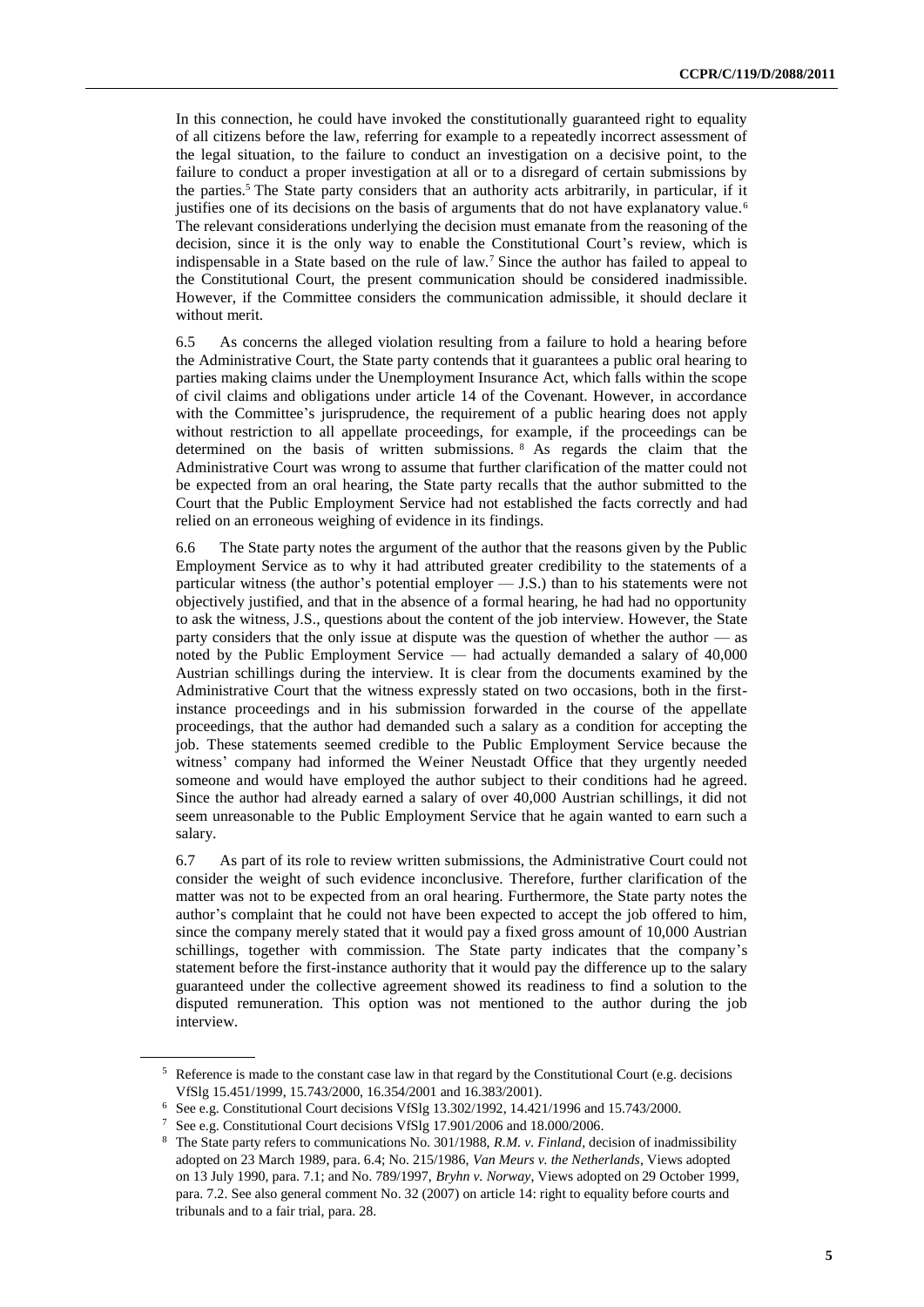6.8 As regards the company's statement on remuneration, the Administrative Court stated in its ruling that the author could have raised any (subjective) doubts he might have had about remuneration during the job interview. Even if a salary offer were (objectively) questionable under the collective agreement, it would be for the unemployed person (before refusing the job) to ask pertinent questions to get a clear picture of the situation. The salary offered to the author during the interview contained an unspecified commission in addition to a fixed amount. In the absence of further indications in that respect, the State party submits that the author was not in a situation to conclude that the potential employer did not even want to pay him the minimum salary under the collective agreement, in case of lower earnings from commission.

6.9 As was evident from the complaint and the files submitted to the Administrative Court and the assessment by the intervening administrative authorities that further clarification of the matter could not be expected from an oral hearing, the Court could decide against holding such an oral hearing in the light of conducting its proceedings efficiently, in accordance with article 39 (2) (6) of the Administrative Court Act, without violating the author's rights guaranteed by article 14 (1) of the Covenant.

6.10 As regards the alleged refusal to examine the correctness of the facts and evidence relevant to the decision of the Administrative Court, and the alleged failure to consider the individual complaints, the State party submits that the Committee is not a court of "fourth instance". It recalls that the establishment of the facts, weighing of evidence and interpretation of national legislation is a matter for the States parties, unless there is an apparent arbitrariness, error or denial of justice.<sup>9</sup>

6.11 Furthermore, the State party submits that according to section 41 (1) of the Administrative Court Act, the Administrative Court's role of reviewing is restricted in respect of the facts, as the Court should carry out its examination "on the basis of the facts found by the challenged authority". In the case of a procedural irregularity, the Court merely sets aside the challenged decision; it cannot take a decision on the merits. Hence, the Court cannot conduct proceedings to take further evidence.

6.12 The State party also contends that the weighing of evidence by the challenged authority is subject to review by the Administrative Court. It has to determine whether the facts have been sufficiently established, and whether the evidence was reasonably assessed — i.e. whether such an assessment complied with the principle of reasonableness.

6.13 In the author's case, the Administrative Court examined in detail the weighing of evidence by the challenged authority and the author's arguments against it, point by point. The State party indicates that the considerations underlying the reasoning of its ruling comprise eight pages in that respect.<sup>10</sup> The Court held in that ruling that the challenged authority comprehensively considered the contradictory statements of the author and the witness J.S., in accordance with the case law mentioned above (para. 6.4), weighing all the evidence. By no means can it be said that the Court did not consider the author's submissions. Despite the limited scope of review by the Court as described above, it and its procedures comply with the institutional guarantees of article 14 of the Covenant and it represents a competent, independent, impartial tribunal established by law within the meaning of that article.

6.14 The State party requests the Committee to declare the communication inadmissible under article 3 of the Optional Protocol. If it considers the communication to be admissible, it should conclude that there has been no violation of the author's rights under article 14 of the Covenant.

<sup>9</sup> The State party refers to communications No. 1188/2003, *Riedl-Riedenstein et al. v. Germany*, decision adopted on 2 November 2004, para. 7.3; No. 886/1999, *Schedko v. Belarus*, Views adopted on 3 April 2003, para. 9.3; No. 1138/2002, *Arenz, Röder and Röder v. Germany*, decision of inadmissibility adopted on 24 March 2004, para. 8.6; and No. 1454/2006, *Lederbauer v. Austria*, Views adopted on 13 July 2007, para. 7.4, wherein the Committee recalled that it is generally for the courts of States parties to the Covenant to review the facts and evidence, or the application of domestic legislation, in a particular case, unless it can be shown that such evaluation or application was clearly arbitrary or amounted to a manifest error or denial of justice.

<sup>&</sup>lt;sup>10</sup> The ruling of 3 July 2002, No. 97/08/0536, p. 8 ff., was annexed to the initial communication.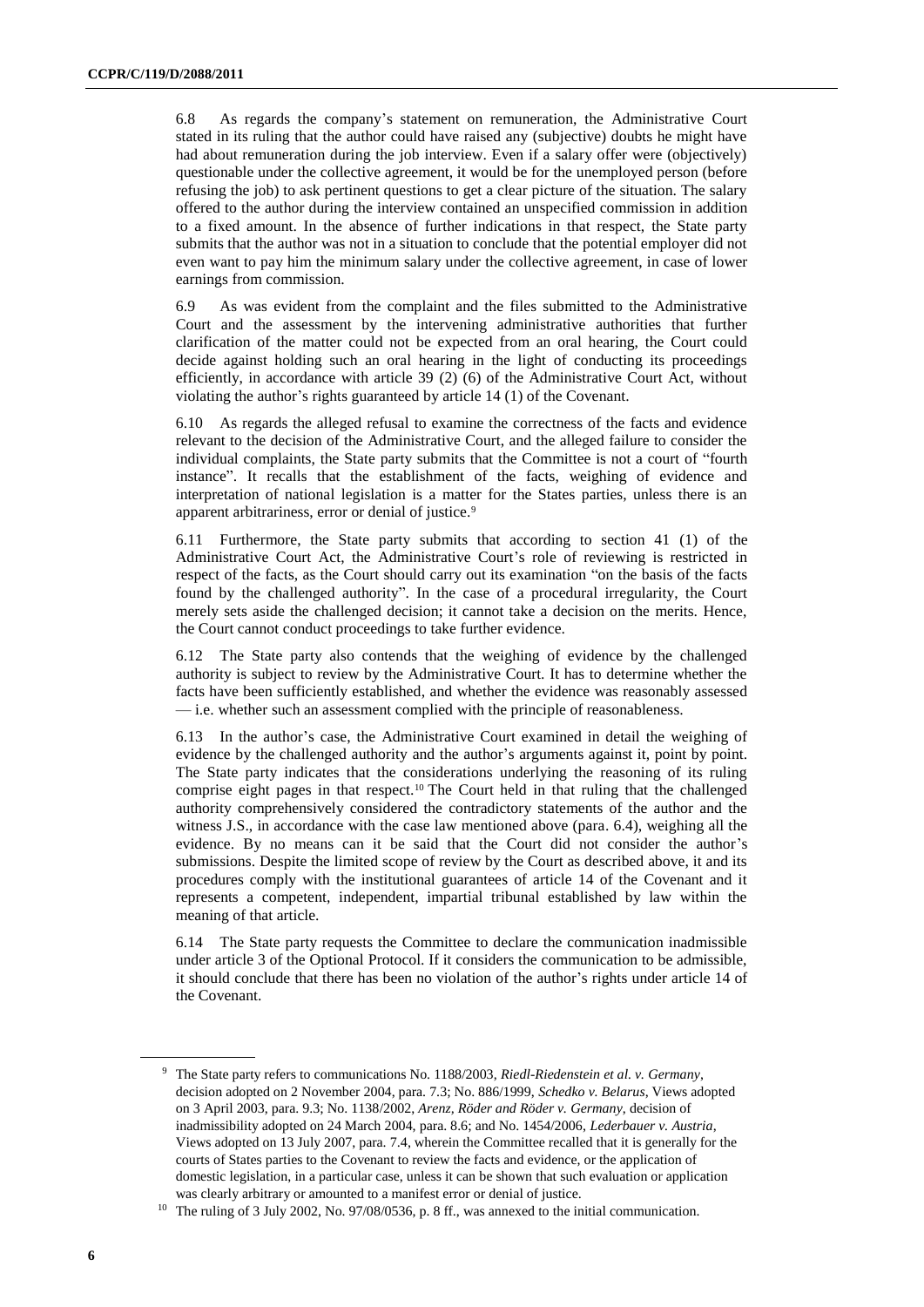#### **Author's comments on the State party's additional observations**

7.1 On 27 March 2012, the author submitted his comments on the State party's observations, alleging that he had exhausted the domestic remedies available to him. He claims that an appeal to the Constitutional Court would be ineffective as it would have no reasonable prospect of success. He submits that an appeal to the Constitutional Court against the proceedings and decisions of the Administrative Court is not even possible in Austria, notwithstanding article 144 of the Federal Constitutional Law.<sup>11</sup>

7.2 The author argues that the Administrative Court should have guaranteed his right to a fair trial by conducting a hearing and deciding on the facts of his case. By not doing so, the Court has violated article 14 of the Covenant. He also claims that the Covenant had no constitutional value in Austria before its incorporation into national law in 2012, in particular as regards the application of article 14 of the Covenant in the area of unemployment insurance. In this regard, the author refers to the concluding observations of the Committee on Austria dated 30 October 2007 (CCPR/C/AUT/CO/4, para. 6), which noted that the Covenant was not directly applicable in the State party, and that there was no corresponding domestic remedy in Austria.

7.3 The author claims that simple mistakes in proceedings, incorrect weighing of evidence and false findings of fact are not constitutional issues according to the case law of the Constitutional Court.<sup>12</sup>

7.4 The author adds that making a complaint to the Administrative Court was the appropriate remedy, although he claims that a public hearing was necessary, in accordance with article 39 (1) and (2) of the Administrative Court Act and international law. He reiterates that there is no domestic remedy against the decision of the Administrative Court to refuse to conduct a hearing and to examine the lawfulness and accuracy of the decision of the Public Employment Service, and to disregard important submissions by a party. The author refers to the judgment of the European Court of Human Rights in *Fischer v. Austria*, in which it reportedly concluded that the refusal by the Administrative Court to hold an oral hearing amounted to a violation of article 6 (1) of the European Convention on Human Rights. <sup>13</sup>Subsequent to that judgment, article 39 of the Administrative Court Act was modified, with effect from 1 September 1997, to ensure compliance with article 6 (1) of the Convention. Although the author submitted his complaint to the Administrative Court on 19 September 1997, the Court reportedly did not respect the new legal provision and cited, in its decision of 3 July 2002, the previous version of article 39 of the Administrative Court Act. $14$ 

7.5 The author further reiterates that the State party violated article 14 of the Covenant because the Administrative Court disregarded important facts and that it did not cite any exceptional circumstances that might have justified dispensing with an oral hearing. The author considers that such a hearing would have enabled him and his counsel to examine the witness, J.S., and the issue of salary.<sup>15</sup>

 $11$  In article 144 (1), it is stated that: "The Constitutional Court pronounces on rulings by an Administrative Court insofar as the appellant alleges an infringement … of a constitutionally guaranteed right".

<sup>&</sup>lt;sup>12</sup> See decision VfSlg 11.965/1989 of the Constitutional Court, in which it states that an evaluation of evidence by the authority is considered arbitrary if it contradicts everyday experience or the rules of logical thinking. Only in this case — according to the constant case law of the Constitutional Court – should it be considered, under constitutional law, as a gross infringement of procedural law. In addition, there exists no obligation for an administrative authority to give precise reasons for its decision concerning the conclusiveness and credibility of a witness' testimony. In another decision of the Constitutional Court (VfSlg 11.126), it stated that the complainant's accusations against an administrative authority's weighing of evidence … are considered a procedural matter, which does not come within the purview of the Constitutional Court.

<sup>13</sup> See *Fischer v. Austria*, 26 April 1995, Series A No. 312, para. 44.

<sup>&</sup>lt;sup>14</sup> See the Administrative Court decision of 3 July 2002, pp. 12-13.

<sup>&</sup>lt;sup>15</sup> The author submits that, further to his request of 12 August 1996, the Chamber of Labour informed him that, under the collective agreement, he would be entitled to a salary of 25,480 Austrian schillings a month. Therefore, it should not have been taken as a fact that a month later the complainant, in the course of the interview, suddenly demanded an unrealistic salary of 40,000 Austrian schillings a month.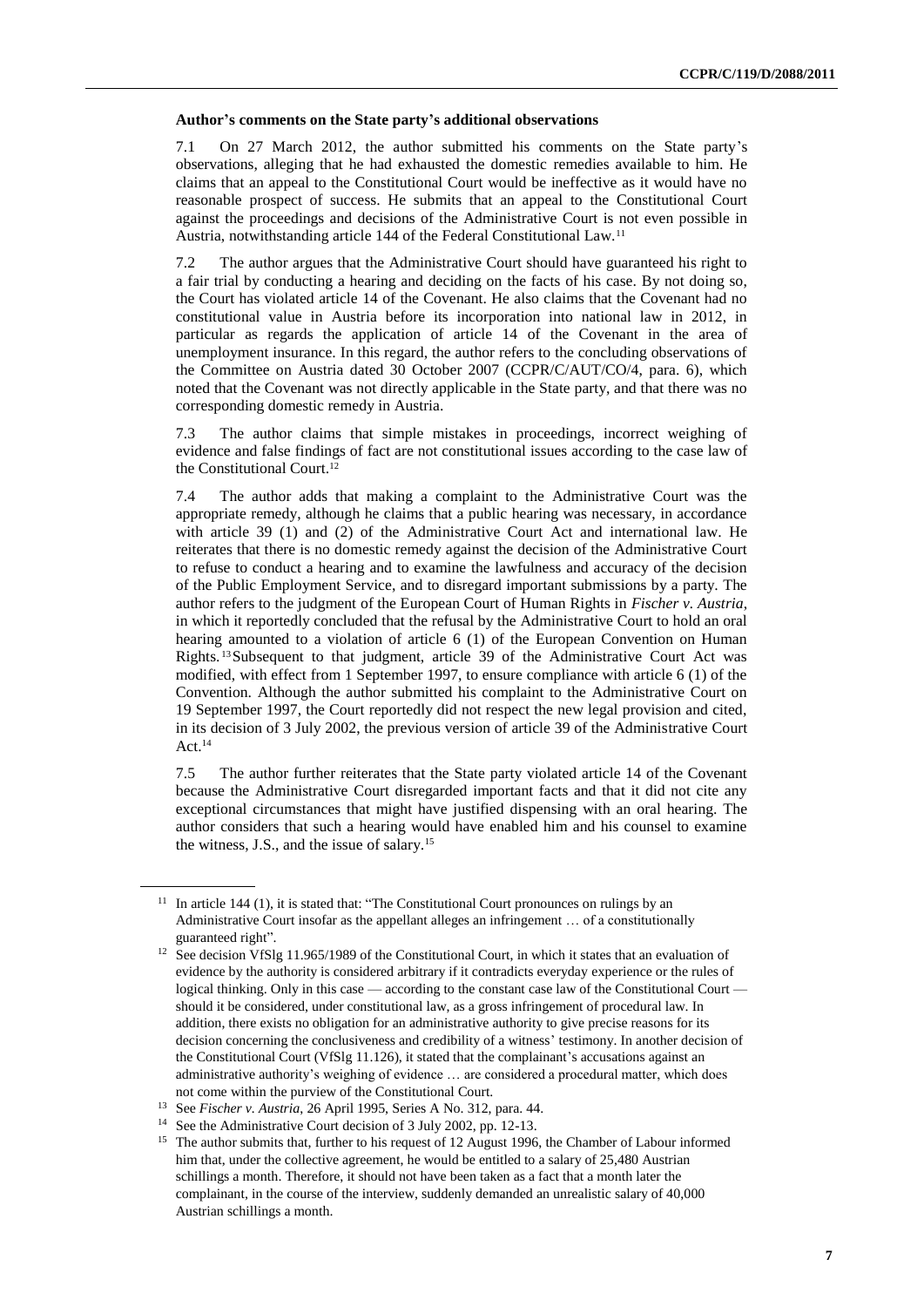7.6 The author concludes that the violation of article 14 of the Covenant derives, in part, from article 41 (1) of the Administrative Court Act, which restricts the role of the Administrative Courts to review the facts. He therefore considers that the claims under the Unemployment Insurance Act cannot be independently assessed.

#### **Issues and proceedings before the Committee**

#### *Consideration of admissibility*

8.1 Before considering any claim contained in a communication, the Committee must decide, in accordance with rule 93 of its rules of procedure, whether the communication is admissible under the Optional Protocol.

8.2 The State party has challenged the admissibility of the author's claims under article 14 on the ground that his communication represents an abuse of the right of submission, pursuant to article 3 of the Optional Protocol. The State party held that the author had submitted his communication in 2011, while the last available remedy had been exhausted on 3 July 2002, and his complaint to the European Court of Human Rights had been declared inadmissible owing to non-exhaustion of domestic remedies on 2 May 2003. As the communication to the Committee was submitted in German on 14 February 2005, and at the request of the Committee, dated 9 June 2011, it was submitted in English on 4 July 2011, the Committee considers that it is not precluded from considering the author's communication by article 3 of the Optional Protocol, as his communication was submitted less than two years after the decision of the European Court of Human Rights.

8.3 The Committee notes that the State party has, moreover, challenged the admissibility of the communication on the ground that the same matter has already been examined by the European Court of Human Rights, with respect to the author's claim under article 14 (1) of the Covenant.

8.4 The Committee observes that, when ratifying the Optional Protocol and recognizing the competence of the Committee to receive and consider communications from individuals subject to its jurisdiction, the State party made the following reservation, with reference to article 5 (2) (a) of the Optional Protocol: "On the understanding that, further to the provisions of article 5 (2) of the Protocol, the Committee provided for in Article 28 of the Covenant shall not consider any communication from an individual unless it has been ascertained that the same matter has not been examined by the European Commission on Human Rights established by the European Convention for the Protection of Human Rights and Fundamental Freedoms."

8.5 The Committee recalls its jurisprudence in which it states that a decision on inadmissibility amounts to an "examination", for the purpose of article 5 (2) (a) of the Optional Protocol, when it entails at least the implicit consideration of the merits of a complaint.<sup>16</sup> However, the author's complaint was declared inadmissible by the European Court owing to non-exhaustion of domestic remedies. The Committee thus does not consider itself precluded from examining the author's claim under article 14 of the Covenant, pursuant to article 5 (2) (a) of the Optional Protocol.

8.6 As regards the requirement to exhaust all available domestic remedies, the Committee notes that the author has not availed himself of a constitutional complaint, as he considers that such a complaint against the decision of the Administrative Court in his case would be ineffective. The Committee also observes that according to the State party, the author could have filed a complaint with the Constitutional Court on account of an alleged violation of his right of access to a tribunal and to equality before the law. In the present case, the Committee observes that the author has not invoked the claims he submitted to the Committee before the competent Austrian courts, or substantiated his allegations regarding the ineffectiveness of a constitutional complaint in his case, with respect to his right of access to a tribunal and to a public hearing. In this connection, while the author disagrees with the assessment made by the State party as concerns the effectiveness of domestic remedies available against the decisions of Administrative Courts in Austria, he does not make any reference in his claim to previous jurisprudence or otherwise substantiate his

<sup>16</sup> See communication No. 1396/2005, *Rivera Fernández v. Spain*, decision adopted on 28 October 2005, para. 6.2.